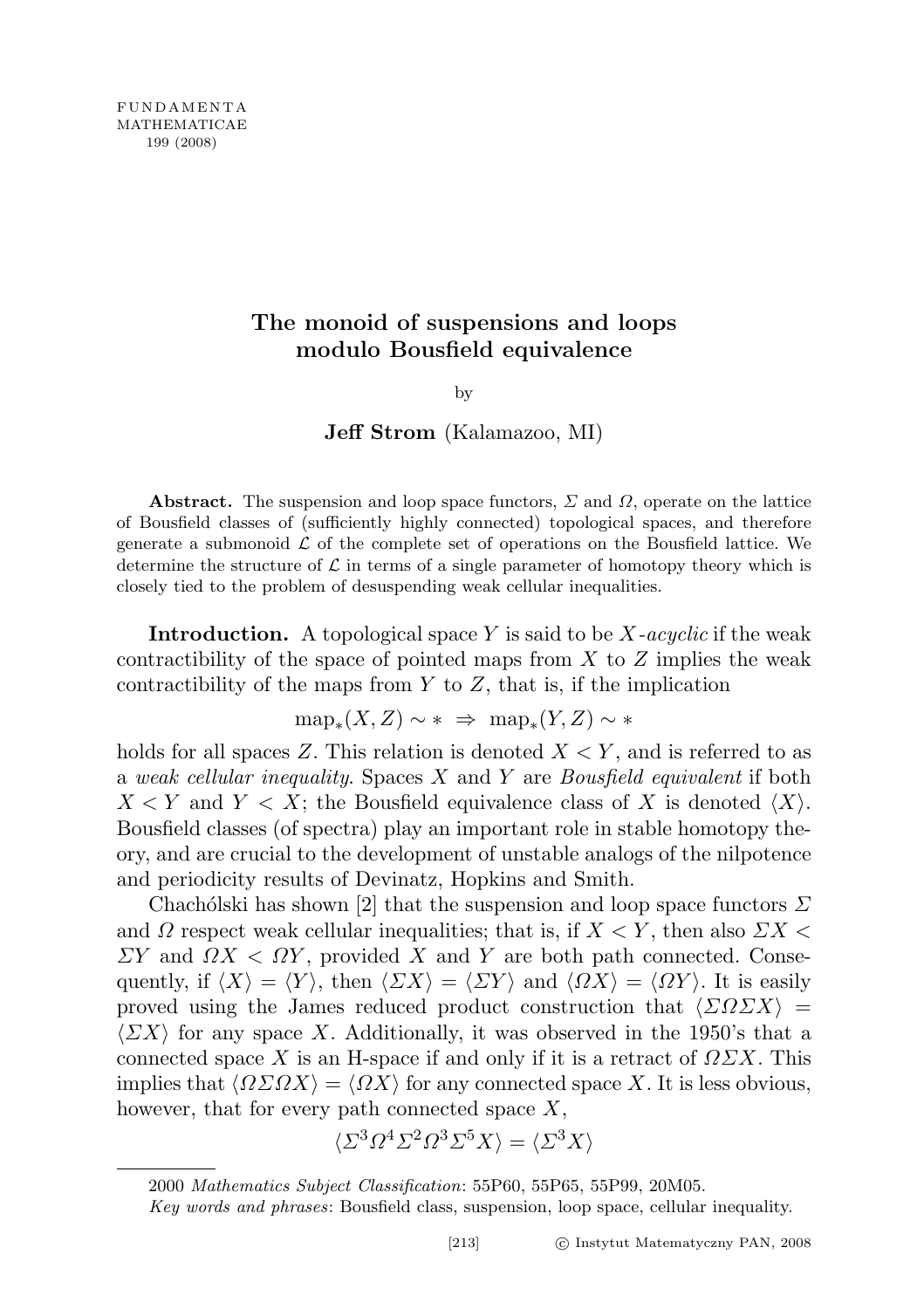and, further, that there are arbitrarily highly connected spaces  $X$  for which

$$
\langle \Sigma^3 \Omega^4 \Sigma^2 \Omega^3 \Sigma^5 X \rangle \neq \langle \Sigma^4 \Omega^5 \Sigma^3 \Omega^6 \Sigma^4 \Omega^2 \Sigma^5 X \rangle.
$$

The purpose of this paper is to develop a systematic framework for analyzing relations of this kind.

Let F be the free monoid on the symbols  $\Sigma$  and  $\Omega$ , and let it act on topological spaces in the obvious way. Since the loop space and suspension functors respect Bousfield equivalence (of path connected spaces), this action induces an action of  $\mathcal F$  on Bousfield classes. We define an equivalence relation  $\sim$  on F by saying  $W_1 \sim W_2$  if and only if  $\langle W_1 X \rangle = \langle W_2 X \rangle$  for every sufficiently highly connected space  $X$  (see §2.1 for details concerning the connectivity condition). The set  $\mathcal L$  of  $\sim$ -equivalence classes inherits a monoid structure and the quotient map  $q : \mathcal{F} \to \mathcal{L}$  is a monoid map. This map q clearly encodes all relations of the kind discussed above. Our object is to give an explicit description of the monoid  $\mathcal L$  and the map q.

To facilitate our study of L, we introduce two functions,  $d : \mathcal{F} \to \mathbb{Z}$  and  $c : \mathcal{F} \to \mathbb{Z}$ , called the *degree* and the *connectivity*. The degree of  $W \in \mathcal{F}$ is the difference between the connectivity of  $X$  and that of  $WX$  for highly connected spaces X; the connectivity of W is defined by setting  $c(\Sigma) = 0$ ,  $c(\Omega) = -1$  and  $c(W_2W_1) = \min\{c(W_1), c(W_2) + d(W_1)\}\.$  It is not hard to see that if  $W_1 \sim W_2$ , then  $d(W_1) = d(W_2)$ . It will follow from our main theorem that c also respects  $\sim$ .

Our main result explicitly identifies the monoid  $\mathcal L$  in terms of an as yet undetermined parameter of homotopy theory:

$$
\kappa = \inf \{ n \mid \Omega^n \Omega \Sigma \sim \Omega^n \},
$$

where we interpret the infimum of the empty set to be  $\infty$ , as usual. The parameter  $\kappa$  is intimately bound up with the problem of desuspending weak cellular inequalities (see Proposition 12). We conjecture that  $\kappa = \infty$ .

THEOREM 11. L is the quotient of F by  $\sim$ , which is the unique multiplicative equivalence relation on  $\mathcal F$  satisfying the following six conditions:

 $(R1)$   $\Omega\Sigma^2 \sim \Sigma$ , (R2) ΩΣΩ ∼ Ω, (R3)  $ΣΩΣ ~ Σ.$  $(S_{\kappa}) \Omega^{\kappa} \Omega \Sigma \sim \Omega^{\kappa}$  and  $\Omega^{l} \Omega \Sigma \not\sim \Omega^{l}$  for all  $l < \kappa$ , (N)  $\Sigma Ω^2 \not\sim Ω$ , (D)  $W_1 \sim W_2$  implies  $d(W_1) = d(W_2)$ .

Let  $x_{c,d} = \sum^{d-c} \Omega^{-c}$  and  $y_{c,d} = \sum^{d-c} \Omega^{-c} \Omega \Sigma$ ; these elements have connectivity c and degree d. If  $c \leq -\kappa$ , then  $x_{c,d} \sim y_{c,d}$ , but otherwise no two of these words are equivalent. Therefore, every word  $W \in \mathcal{F}$  is equivalent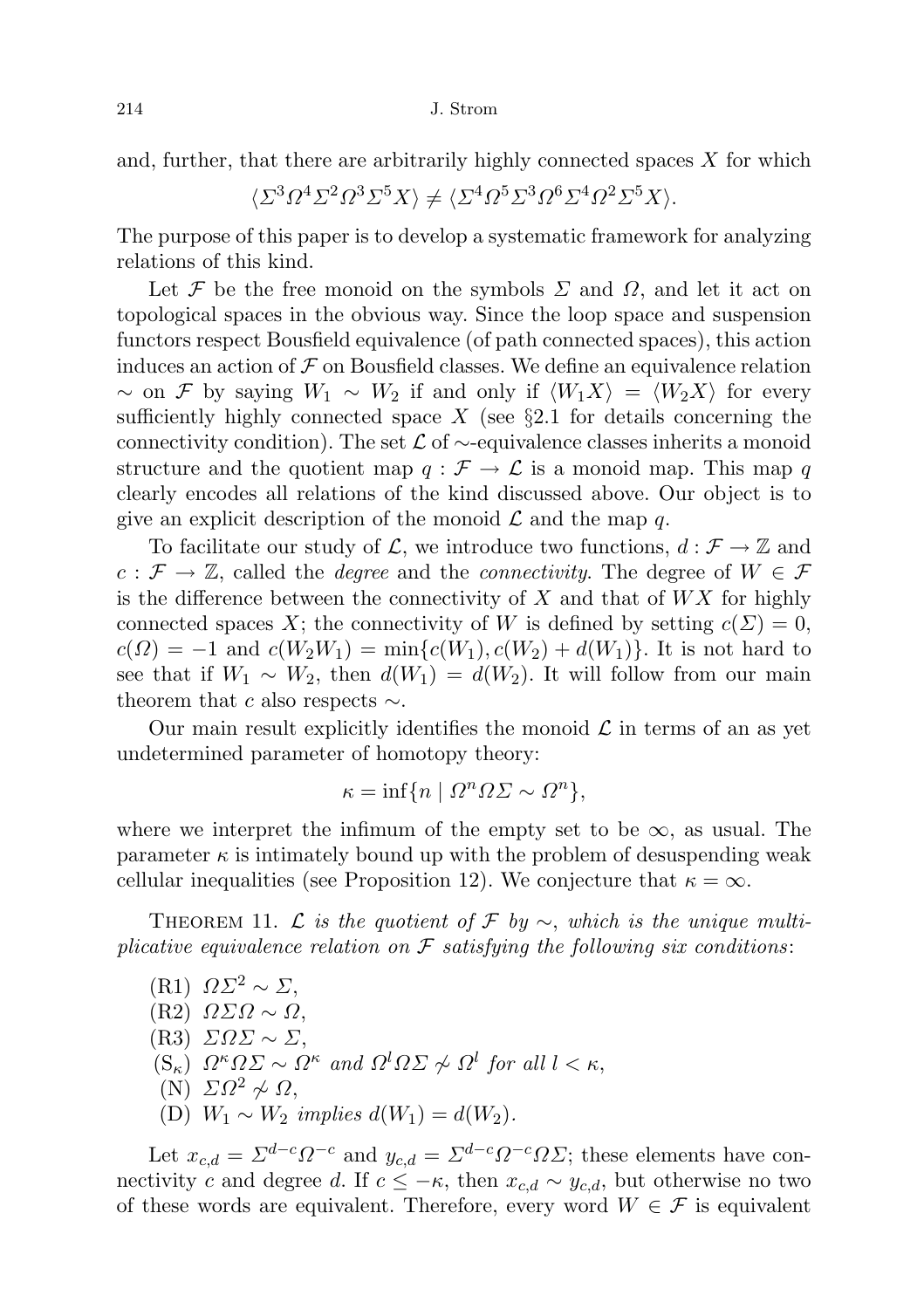to exactly one element of the set

 $\mathcal{R} = \{x_{0,0}\} \cup \{x_{c,d} \mid c < 0, d \ge c\} \cup \{y_{c,d} \mid -\kappa < c \le 0, d \ge c\}.$ 

Writing  $\bar{x}_{c,d}$  and  $\bar{y}_{c,d}$  for the equivalence classes of  $x_{c,d}$  and  $y_{c,d}$ , we have

$$
\mathcal{L} = \{ \overline{x}_{0,0}, \overline{x}_{c,d}, \overline{y}_{c,d} \mid c, d \text{ as in } \mathcal{R} \text{ above} \}.
$$

Every nontrivial  $W \in \mathcal{F}$  has a unique factorization of the form  $W =$  $W'T$ , where  $T \in \{\Sigma, \Omega\}$ . We call T the *initial letter* of W because it is the first operation that is applied in evaluating  $WX$  for a space X. Theorem 11 implies the following criterion for the equivalence of two words.

PROPOSITION 15. Let  $W_1, W_2$  be nonempty words in F. Then  $W_1 \sim W_2$ if the following three conditions hold:

- (1) the initial letters of  $W_1$  and  $W_2$  are the same,
- (2)  $d(W_1) = d(W_2)$ ,
- (3)  $c(W_1) = c(W_2)$ .

Conversely, if  $W_1 \sim W_2$ , then conditions (2) and (3) hold; condition (1) also holds if  $c(W_1) = c(W_2) > -\kappa$ .

If  $W_1 \sim W_2$ , then  $\langle W_1 X \rangle = \langle W_2 X \rangle$  for all "sufficiently highly connected" spaces X. For practical use, it is essential to know exactly how highly connected X must be for this implication to be valid.

COROLLARY 16. If conditions  $(1)$ – $(3)$  of Proposition 15 hold, then  $\langle W_1 X \rangle$  $=\langle W_2X\rangle$  for all c-connected spaces X, where  $c = c(W_1) = c(W_2)$ .

Proposition 15 and Corollary 16 do not completely settle the question: without knowing the value of  $\kappa$ , we cannot say whether or not two words with different initial letters are equivalent.

As mentioned above, Theorem 11 is an implicit description of the quotient map  $q : \mathcal{F} \to \mathcal{L}$ . The explicit formula is given in the following proposition.

PROPOSITION 18. Let  $W \in \mathcal{F}$  be a nonempty word, and write  $d = d(W)$ and  $c = c(W)$ . Then

$$
q(W) = \begin{cases} \overline{x}_{c,d} & \text{if the initial letter of } W \text{ is } \Omega, \\ \overline{y}_{c,d} & \text{if the initial letter of } W \text{ is } \Sigma, \end{cases}
$$

where  $\overline{x}_{c,d} = \overline{y}_{c,d}$  for  $c \leq -\kappa$ .

We conclude by describing the multiplicative structure of  $\mathcal L$  explicitly in terms of the elements  $\overline{x}_{c,d}$  and  $\overline{y}_{c,d}$ .

PROPOSITION 20. Let  $\overline{z}_{c,d}$  denote a generic element of  $\mathcal L$  with the indicated connectivity and degree. The product in  $\mathcal L$  is given by the formulas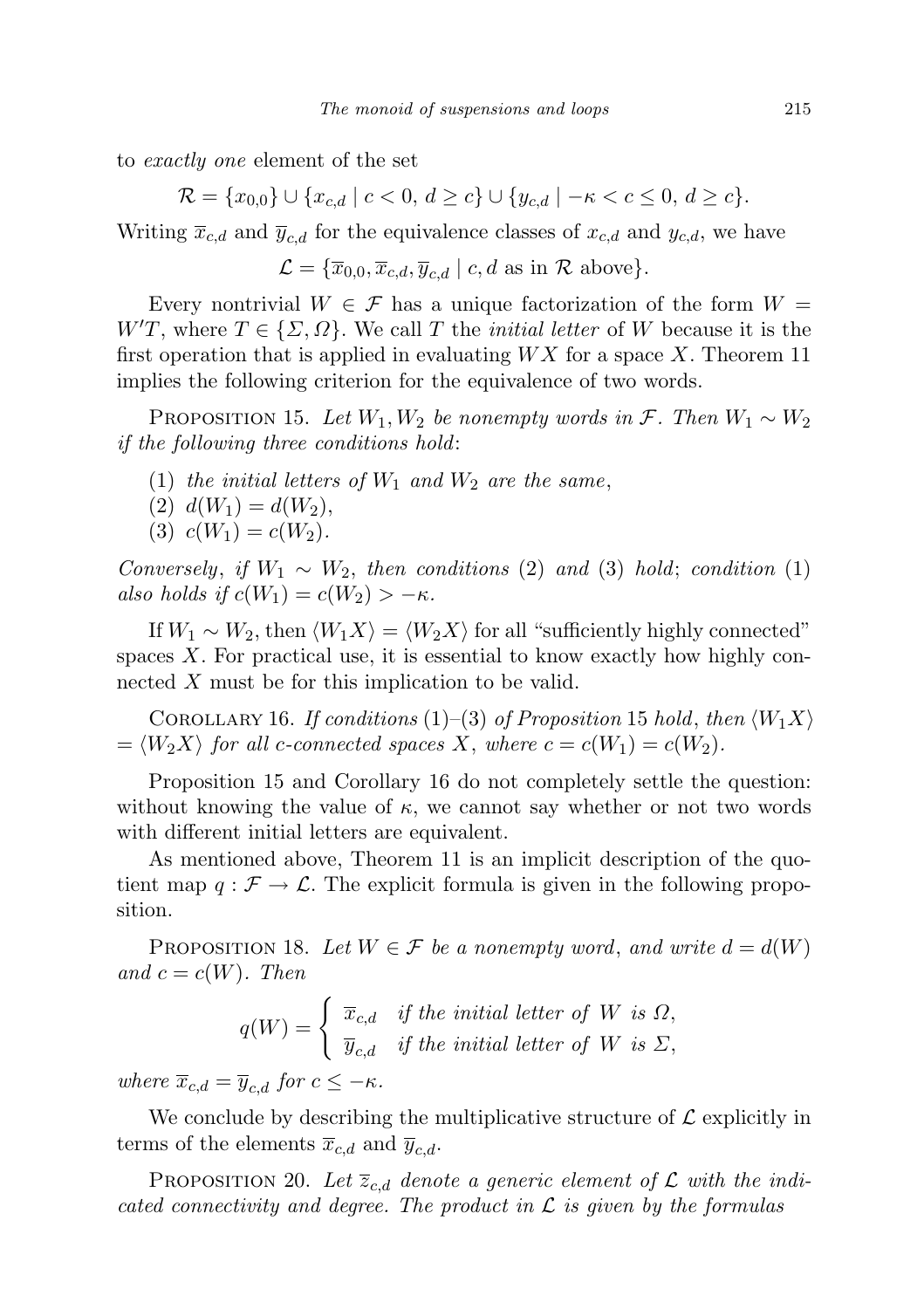$\overline{z}_{c,d} \cdot \overline{x}_{c',d'} = \overline{x}_{m,d+d'} \quad \text{and} \quad \overline{z}_{c,d} \cdot \overline{y}_{c',d'} = \overline{y}_{m,d+d'},$ 

where  $m = \min\{c', d' + c\}$  and  $\overline{x}_{c,d} = \overline{y}_{c,d}$  for  $c \leq -\kappa$ .

It follows that the  $\overline{x}$ -elements constitute a submonoid  $X \subseteq \mathcal{L}$  and similarly for the  $\bar{y}$ -elements.

Acknowledgments. I am pleased to acknowledge the helpful advice provided by W. Chachólski, E. Dror Farjoun, M. Intermont, Lê Minh Hà and M. Kinyon during the preparation of this paper.

**1. Preliminaries.** An equivalence relation  $\approx$  on a monoid M is *multi*plicative if  $x_1 \approx x'_1$  and  $x_2 \approx x'_2$  implies  $x_1x_2 \approx x'_1x'_2$ . If  $\approx$  is a multiplicative equivalence relation, then the set  $\mathcal N$  of  $\approx$ -equivalence classes inherits a monoid structure and the quotient  $\mathcal{M} \to \mathcal{N}$  is a monoid map.

An equivalence relation on a set S can be viewed as a subset of  $S \times S$ with certain properties. Since an intersection of equivalence relations is also an equivalence relation, any subset  $A \subseteq S$  is contained in a unique smallest equivalence relation, the equivalence relation *generated* by A.

Homotopy equivalence of pointed topological spaces is denoted  $\simeq$ . The loop space of a pointed space X is the pointed space of pointed maps  $\Omega X = \text{map}_*(S^1, X)$ . The Eckman–Hilton dual of the loop space functor is the *suspension* functor defined by  $\sum X = S^1 \wedge X$ , where  $\wedge$  denotes the smash product. A space X is n-connected if  $\Omega^k X$  is a path connected space for  $0 \leq k \leq n$ ; X is weakly contractible if it is n-connected for all  $n \geq 1$ . Refer to [5] for more detail on the basic notions of homotopy theory.

A path connected pointed  $(1)$  space Y is X-acyclic if whenever  $\mathrm{map}_*(X,Z)$ is weakly contractible, then  $\text{map}_*(Y, Z)$  is also weakly contractible. This relation is denoted  $X \leq Y$ , and it is a partial order on the collection of topological spaces. Spaces X and Y are *Bousfield equivalent* if  $X \leq Y$  and  $Y \leq X$ . The Bousfield class of X is the class  $\langle X \rangle = \{Z | Z$  is Bousfield equivalent to X }. Chachólski proved the following key results in [2, Cors. 18.2 & 18.4].

PROPOSITION 1. If X and Y are path connected and  $X \leq Y$ , then  $\sum X \leq Y$  $\Sigma Y$  and  $\Omega X < \Omega Y$ .

COROLLARY 2. If X and Y are path connected and  $\langle X \rangle = \langle Y \rangle$ , then  $\langle \Sigma X \rangle = \langle \Sigma Y \rangle$  and  $\langle \Omega X \rangle = \langle \Omega Y \rangle$ .

2. The framework. In this section we define our object of study: the monoid of operations on the Bousfield lattice generated by the loop space and suspension functors.

 $(1)$  In this paper we work exclusively with highly connected spaces, so we do not have to worry about choice of basepoints.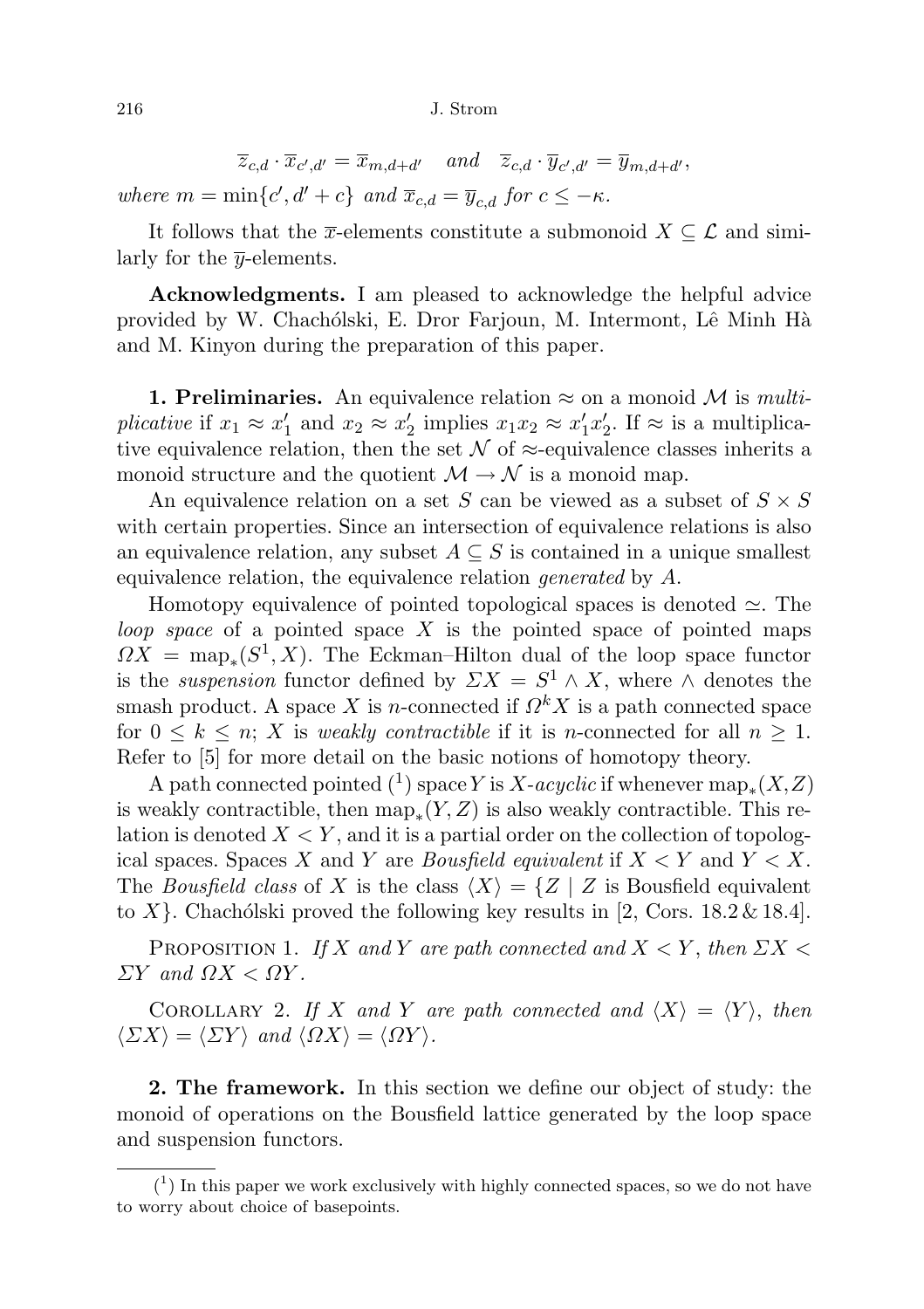**2.1.** The monoid of suspensions and loops. Let  $\mathcal F$  be the free monoid on the symbols  $\Sigma$  and  $\Omega$ . This monoid acts on pointed topological spaces in the obvious way:

$$
\Sigma \cdot X = \Sigma X \quad \text{and} \quad \Omega \cdot X = \Omega X.
$$

We define an equivalence relation  $\sim$  on elements of F by defining  $W_1 \sim W_2$ if and only if there is an integer  $n = n(W_1, W_2)$  such that  $\langle W_1 X \rangle = \langle W_2 X \rangle$ whenever X is *n*-connected. We refer to *n*-connected spaces as "sufficiently highly connected".

We write  $\mathcal L$  for the set of  $\sim$ -equivalence classes of  $\mathcal F$ , and  $q: \mathcal F \to \mathcal L$  for the canonical map.

PROPOSITION 3. The equivalence relation  $\sim$  is multiplicative. Therefore, the set  $\mathcal L$  inherits a monoid structure from  $\mathcal F$  for which the canonical map  $q: \mathcal{F} \to \mathcal{L}$  is a monoid map.

Proof. Using Corollary 2, it follows by induction on word length in F that if  $\langle X \rangle = \langle Y \rangle$ , then  $\langle W X \rangle = \langle W Y \rangle$  for any  $W \in \mathcal{F}$  and any sufficiently highly connected spaces X and Y. Now suppose that  $W_1 \sim$  $W'_1$  and  $W_2 \sim W'_2$ . Then, for any sufficiently highly connected space X,  $\langle W_1 X \rangle = \langle W_1' X \rangle$  and hence  $\langle W_2 W_1 X \rangle = \langle W_2 W_1' X \rangle = \langle W_2' W_1' X \rangle$ . Therefore  $W_2W_1 \sim W_2'W_1'$ .

Comment on connectivity. The statement in Proposition 1 about looping weak cellular inequalities is false without the assumption that the spaces in question are connected. For example, consider disjoint unions of Moore spaces  $X = M(\mathbb{Z}/p, n) \amalg M(\mathbb{Z}/p, n)$  and  $Y = M(\mathbb{Z}/q, n) \amalg M(\mathbb{Z}/q, n)$ , where *n* is large, and *p* and *q* are distinct primes. Then  $\langle X \rangle = \langle S^0 \rangle = \langle Y \rangle$ , but  $\langle \Omega X \rangle = \langle \Omega M(\mathbb{Z}/p, n) \rangle \neq \langle \Omega M(\mathbb{Z}/q, n) \rangle = \langle \Omega Y \rangle$ . Examples of this kind force us to impose the connectivity restiction in the definition of ∼; otherwise we would have  $\Omega \nsim \Omega$ , and  $\sim$  would not be an equivalence relation.

**2.2.** Connectivity and degree. We will make use of two functions on  $\mathcal{F}$ ,  $d : \mathcal{F} \to \mathbb{Z}$  and  $c : \mathcal{F} \to \mathbb{Z}$ , called the *degree* and the *connectivity*. The function  $d$  is determined by the rules

$$
d(\Sigma) = +1, \quad d(\Omega) = -1, \quad d(W_2 W_1) = d(W_2) + d(W_1).
$$

If  $W \in \mathcal{F}$  is a nontrivial word, write it in the form  $W = T_rT_{r-1}\cdots T_2T_1$ where each  $T_k$  is in  $\{\Sigma,\Omega\}$ ; for  $1 \leq k \leq r$ , set  $W^{(k)} = T_k T_{k-1} \cdots T_2 T_1$ . Then c is the function defined by setting  $c(1) = 0$  and

$$
c(W) = \min\{d(W^{(k)}) \mid 1 \le k \le r\}
$$

for nontrivial  $W$ . The connectivity c clearly satisfies the equation

$$
c(W_2W_1) = \min\{c(W_1), d(W_1) + c(W_2)\}.
$$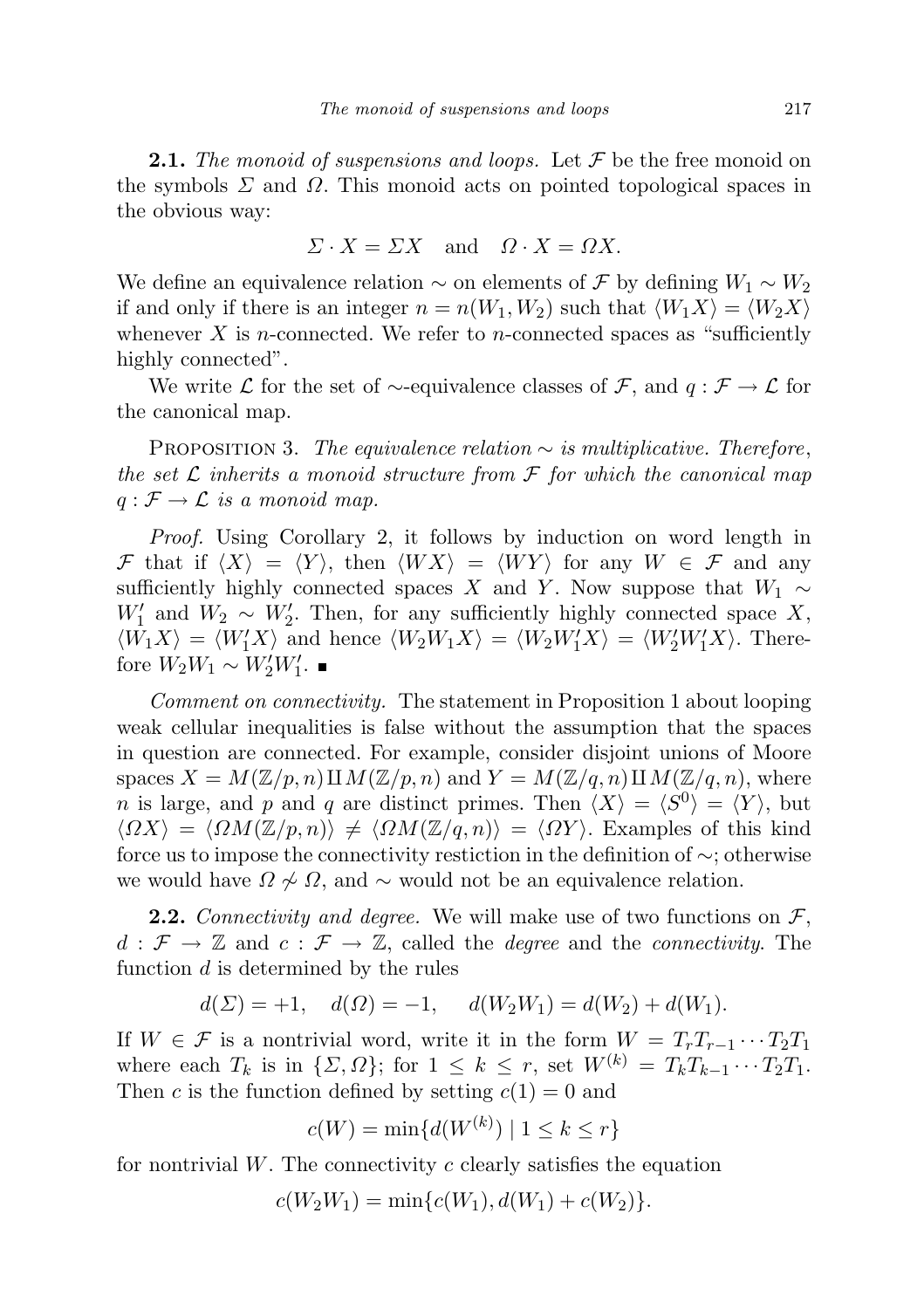LEMMA 4. Let X be a space that is a-connected but not  $(a+1)$ -connected, and let  $W \in \mathcal{F}$  with  $d = d(W)$  and  $c = c(W)$ . If  $a + c \geq 0$ , then

- (a)  $WX$  is  $(a+d)$ -connected,
- (b)  $W^{(k)}X$  is path connected for all k,
- (c) if  $a \geq 1$ , then  $WX$  is not  $(a+d+1)$ -connected,
- (d) if  $W_1 \sim W_2$ , then  $d(W_1) = d(W_2)$ .

*Proof.* Part (a) follows by induction because it is true for  $\Sigma$  and  $\Omega$ . Part (a) implies (b) because  $c \leq d(W^{(k)})$ . Part (c) can be proved by tracking the bottom homotopy/homology group using the Hurewicz theorem. For (d), let  $W_1 \sim W_2$  with degrees  $d_1$  and  $d_2$ . Then we can find an a-connected space X with  $a + c \geq 0$  for which  $\langle W_1 X \rangle = \langle W_2 X \rangle$ . This forces the connectivities of  $W_1X$  and  $W_2X$  to be equal. By (c), we have  $d_1 + a = d_2 + a$ , so  $d_1 = d_2$ .

**3. Relations in**  $\mathcal{F}$ **.** In this section we prove the three *basic relations* between elements of  $\mathcal{F}$ , and use them to derive other relations. We finish the section by establishing the *invalidity* of a key relation.

**3.1.** Three basic relations and some consequences. We begin with our three fundamental relations. We derive some more generally useful relations from them in a corollary afterward.

PROPOSITION 5. For any path connected space  $X$ ,

(a) 
$$
\langle \Omega \Sigma^2 X \rangle = \langle \Sigma X \rangle
$$
,

(b) 
$$
\langle \Omega \Sigma \Omega X \rangle = \langle \Omega X \rangle
$$
,

(c)  $\langle \Sigma \Omega \Sigma X \rangle = \langle \Sigma X \rangle$ .

Proof. The relation (a) can be traced back as far as Dror Farjoun and Chachólski, but it does not seem to be equivalent to a classical result. First of all, [1, Cor. 3.5] (or the James construction) immediately yields  $\sum X$  $\Omega\Sigma(\Sigma X)$ . The main point is the reverse inequality. For this, let F be the fiber of the canonical map  $\varSigma X \to \Omega \varSigma(\varSigma X)$ , so  $F \to \varSigma X \to \Omega \varSigma(\varSigma X)$ is a fibration sequence. Then according to [1, Lem. 8.9],  $\Omega\Sigma(\Sigma X) < F$ , so  $\Omega\Sigma(\Sigma X) < \Sigma X$ . (Alternatively, combine [3, Cor. 5.B.6] with [1, Thm. 8.4].)

According to [1, Cor. 3.5(3)],  $\langle \Omega \Sigma \Omega X \rangle = \langle \Omega X \rangle$  for any space X, proving (b). Putting together parts (2) and (4) of [1, Prop. 10.6] yields (c).

Proposition 5 immediately yields the following relations in  $\mathcal{F}$ .

THEOREM 6. The following relations are valid in  $\mathcal{F}$ :

- (R1)  $\Omega\Sigma^2 \sim \Sigma$ ,
- (R2) ΩΣΩ ∼ Ω,
- (R3) ΣΩΣ ∼ Σ.

We will refer to  $(R1)$ – $(R3)$  as the three *basic relations*. They imply the following more generally applicable relations.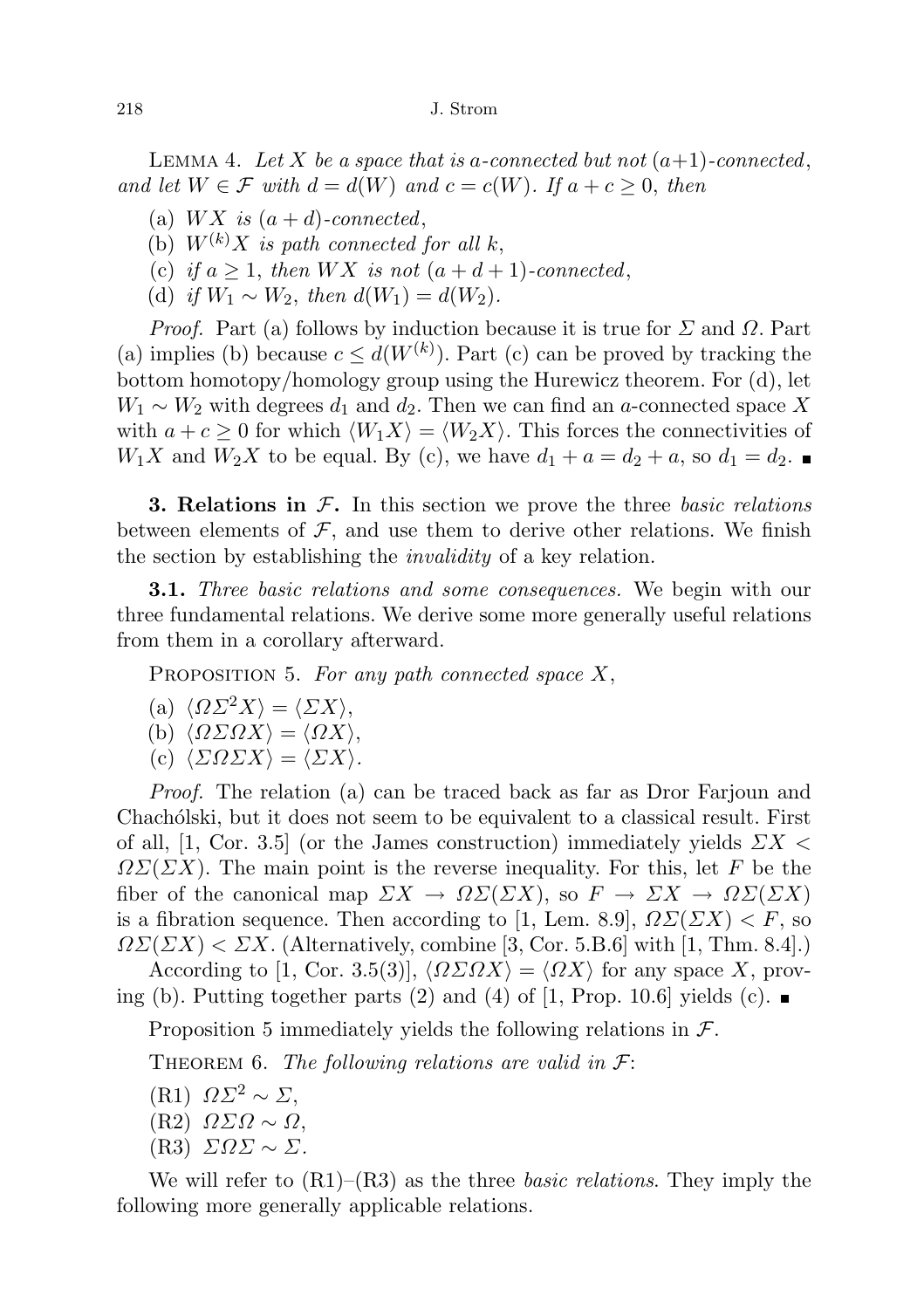COROLLARY 7. The following relations are valid in  $\mathcal{F}$ :

- (a)  $\Omega^n \Sigma^n \sim \Omega \Sigma$  for  $n \geq 1$ , (b)  $(\Omega^n \Sigma^n) \Sigma \sim \Sigma$  for  $n \geq 0$ , (c)  $(\Omega^n \Sigma^n) \Omega \sim \Omega$  for  $n \geq 0$ ,
- (d)  $\Sigma(\Omega^n \Sigma^n) \sim \Sigma$  for  $n \geq 0$ .

*Proof.* Part (a) is the key. To prove it, we proceed by induction on  $n$ , the case  $n = 1$  being trivial:

$$
\Omega^n \Sigma^n \sim \Omega^{n-1} (\Omega \Sigma^2) \Sigma^{n-2}
$$
  
  $\sim \Omega^{n-1} \Sigma \Sigma^{n-2}$  by (R1)  
  $\sim \Omega^{n-1} \Sigma^{n-1}$   
by the inductive hypothesis.

Now we use (a) to derive  $(b)$ –(d) by directly computing

$$
(\Omega^n \Sigma^n) \Sigma \sim \Omega \Sigma \Sigma \sim \Sigma \quad \text{by (R1)},
$$
  
\n
$$
(\Omega^n \Sigma^n) \Omega \sim \Omega \Sigma \Omega \sim \Omega \quad \text{by (R2)},
$$
  
\n
$$
\Sigma (\Omega^n \Sigma^n) \sim \Sigma \Omega \Sigma \sim \Sigma \quad \text{by (R3).}
$$

Parts (b) and (c) of Corollary 7 imply the following left cancellation rule for suspensions.

COROLLARY 8. If  $W_1, W_2 \in \mathcal{F}$  are nontrivial words, then  $\Sigma^n W_1 \sim$  $\Sigma^n W_2$  if and only if  $W_1 \sim W_2$ .

The nontriviality of  $W_1$  and  $W_2$  is an essential hypothesis in Corollary 8.

**3.2.** An irrelation. We will use the following irrelation to clarify the structure of the monoid  $\mathcal{L}$ .

PROPOSITION 9.  $\Sigma \Omega^{k+1} \nsim \Omega^k$  for  $k \geq 0$ .

*Proof.* Fix an odd prime p, and let  $K_n = K(\mathbb{Z}/p, n)$ . Then, according to Ravenel and Wilson [4],  $K_{n+1}$  is acyclic with respect to the p-local Morava K-theory  $K(n)_*$  and  $K_n$  is not  $K(n)_*$ -acyclic. It follows that  $K_{n+1} \nleqslant \Sigma K_n$ for all  $n \geq 1$ . Since we have canonical equivalences  $K_{n+1} \simeq \Omega^k K_{n+k+1}$  and  $K_n \simeq \Omega^{k+1} K_{n+k+1},$ 

$$
\Omega^k K_{n+k+1} \simeq K_{n+1} \nleq \Sigma K_n \simeq \Sigma \Omega^{k+1} K_{n+k+1}.
$$

These spaces can be chosen to be arbitrarily highly connected by adjusting  $n$ , so the result is proved.

**4. The main theorem.** Our main result describes the monoid  $\mathcal{L}$  and the quotient map  $q : \mathcal{F} \to \mathcal{L}$ . It turns out that the structure of  $\mathcal{L}$  and the map  $q$  are purely algebraic consequences of the information established in Sections 2 and 3.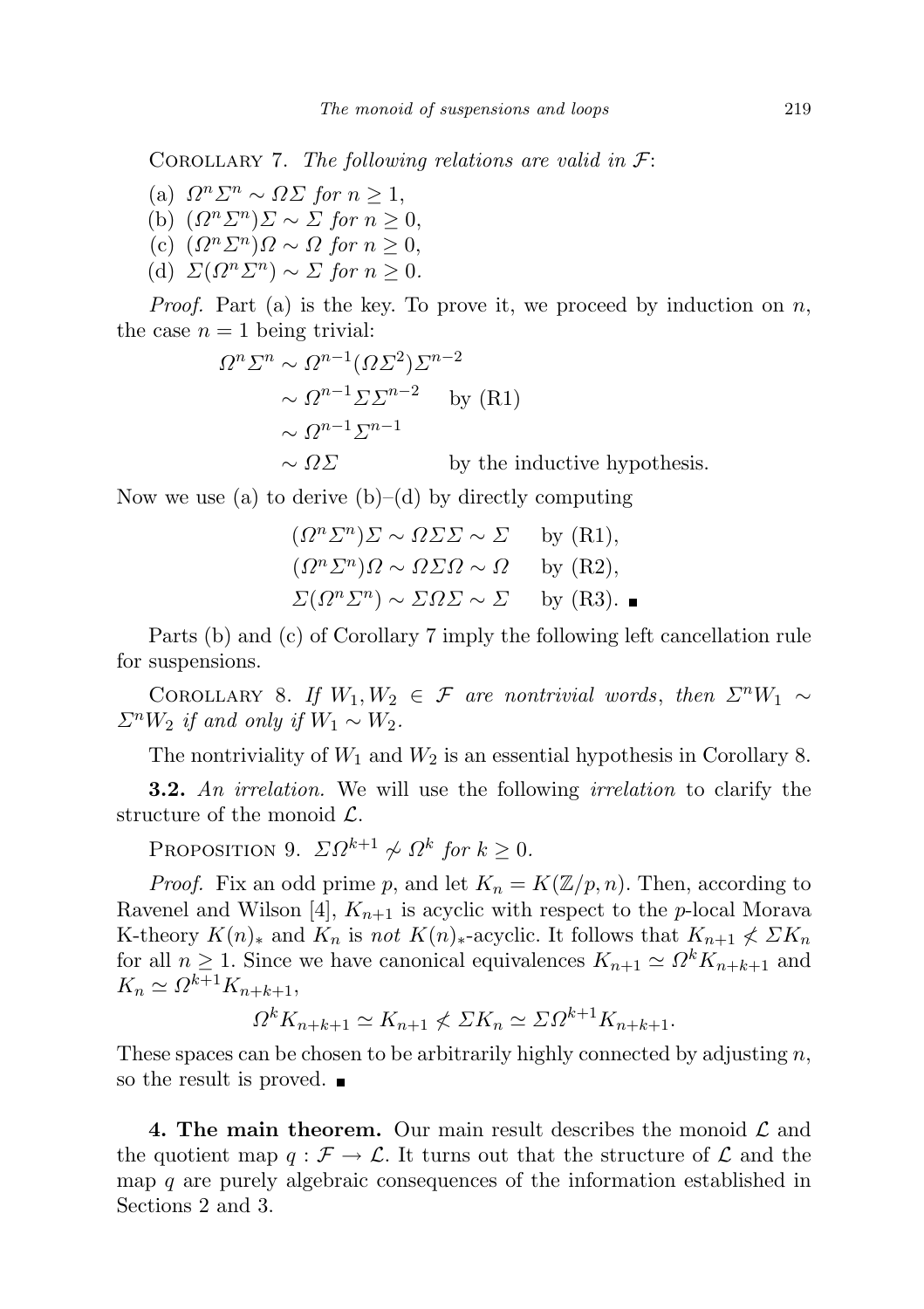220 J. Strom

**4.1.** The monoids  $\mathcal{M}_k$ . Our object in this subsection is a purely algebraic investigation of multiplicative equivalence relations  $\approx$  on F that have the following basic properties:

(R1)  $\Omega\Sigma^2 \approx \Sigma$ , (R2)  $ΩΣΩ ≈ Ω$ ,  $(R3)$   $\Sigma \Omega \Sigma \approx \Sigma$ ,  $(S_k)$   $\Omega^k \Omega \Sigma \approx \Omega^k$  and  $\Omega^l \Omega \Sigma \not\approx \Omega^l$  for all  $l < k$ , (N)  $\Sigma Ω^2 \not\approx Ω$ , (D)  $W_1 \approx W_2$  implies  $d(W_1) = d(W_2)$ .

We interpret (S<sub>∞</sub>) to be the empty relation. Let  $\sim_k$  be the multiplicative equivalence relation on  $\mathcal F$  generated by  $(R1)$ – $(R3)$ ,  $(S_k)$ ,  $(N)$  and  $(D)$ ; let  $\mathcal{M}_k$  be the monoid of  $\sim_k$ -equivalence classes in  $\mathcal{F}$ .

Comment on  $(S_k)$ . The condition  $\Omega^k \Omega \Sigma \approx \Omega^k$  implies  $\Omega^{k+1} \Omega \Sigma \approx$  $\Omega^{k+1}$ , so  $W_1 \sim_k W_2$  implies  $W_1 \sim_l W_2$  for  $l \leq k$ . It seems likely that  $\Omega^k \Omega \Sigma \approx \Omega^k$  does not imply  $\Omega^{k-1} \Omega \Sigma \approx \Omega^{k-1}$  for any k, but we have not proved this. Thus we have not ruled out the possibility that  $(S_k)$  might be inconsistent with  $(R1)$ – $(R3)$ ,  $(N)$  and  $(D)$  for certain values of k.

PROPOSITION 10. Let  $\approx$  be any multiplicative equivalence relation which satisfies  $(R1)$ – $(R3)$ ,  $(S_k)$ ,  $(N)$ , and  $(D)$ . Then

- (a) the equivalence relations  $\approx$  and  $\sim_k$  coincide;
- (b) every element  $W \in \mathcal{F}$  is  $\sim_{\infty}$ -equivalent to one of the following standard forms:

$$
x_{c,d} = \Sigma^{d-c} \Omega^{-c}
$$
 for  $d \ge c$  and  $c < 0$ ,  
\n
$$
y_{c,d} = \Sigma^{d-c} \Omega^{-c} (\Omega \Sigma)
$$
 for  $d \ge c$  and  $c \le 0$ ,  
\n
$$
x_{0,0} = 1
$$

(note that  $c = c(x_{c,d}) = c(y_{c,d})$  and  $d = d(x_{c,d}) = d(y_{c,d})$ ); (c) if  $W \in \mathcal{F}$  with  $c = c(W)$  and  $d = d(W)$ , then

- (i) if  $c \leq -k$ , then  $W \approx x_{c,d} \approx y_{c,d}$  only,
- (ii) if  $c > -k$ , then W is  $\approx$ -equivalent to  $x_{c,d}$  or  $y_{c,d}$ , but not both.

Proof. We prove (a) as a consequence of (b) and (c) as follows. The conclusion (b) for  $\sim_{\infty}$  implies that (b) holds for both  $\approx$  and  $\sim_k$ . Also, (c) holds for both  $\approx$  and  $\sim_k$ . Let

$$
\mathcal{R} = \{x_{0,0}\} \cup \{x_{c,d} \mid d \ge c, \ c < 0\} \cup \{y_{c,d} \mid d \ge c, \ -k < c \le 0\}.
$$

Then (b) and (c) together imply that every word  $W \in \mathcal{F}$  is  $\approx$ -equivalent to exactly one element of R, and similarly for  $\sim_k$ . Clearly,  $W_1 \sim_k W_2$  implies  $W_1 \approx W_2$ ; we have to prove the reverse implication. Suppose  $W_1 \approx W_2$ , and let  $z_1, z_2 \in \mathcal{R}$  be the unique elements such that  $W_1 \sim_k z_1$  and  $W_2 \sim_k z_2$ . Then we have  $z_1 \approx W_1 \approx W_2 \approx z_2$ . Since no two distinct elements in the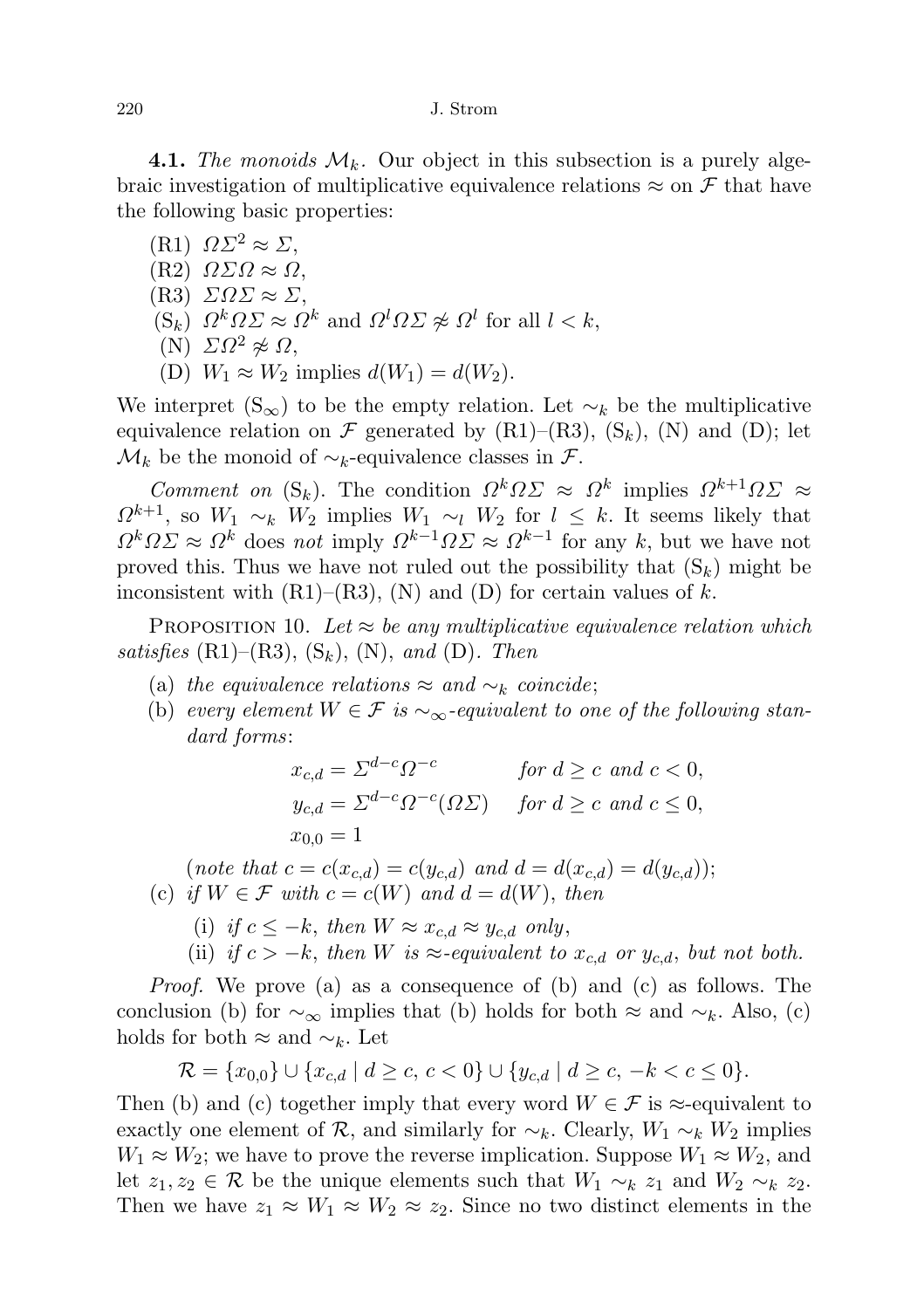set R are ≈-equivalent by (c), it must be that  $z_1 = z_2$ , and so  $W_1 \sim_k z_1 =$  $z_2 \sim_k W_2$ , which completes the proof of (a).

Now we prove (b). By repeated use of (R1) (or, equivalently, by Corollary 7), each word  $W \in \mathcal{F}$  is  $\sim_{\infty}$ -equivalent to one in which no  $\Omega$  appears to the left of a  $\Sigma^2$ . Thus W is ~<sub>∞</sub>-equivalent to a word of the form

$$
\Sigma^a \Omega^{b_1} \Sigma \Omega^{b_2} \Sigma \Omega^{b_3} \cdots \Omega^{b_{r-1}} \Sigma \Omega^{b_r} \Sigma^{\varepsilon}
$$

where  $\varepsilon = 0$  or  $\varepsilon = 1$  and each  $b_i > 0$ . Using (R2), we remove each internal  $Σ$ , showing that  $W \sim_{\infty} Σ^a Ω^b Σ^ε$  for some *a* and *b*. Finally, if  $a ≥ ε = b = 1$ , then (R3) reduces the word further, showing that  $W \sim_{\infty} \Sigma^a$ .

To prove (c), we show that no two distinct elements of the set  $\mathcal R$  are  $\approx$ -equivalent to one another. By property (D), the only possibilities for such relations are

$$
x_{c,d} \approx y_{c',d} \quad \text{for any } c, c', \quad x_{c,d} \approx x_{c',d} \quad \text{for } c \neq c', \quad y_{c,d} \approx y_{c',d} \quad \text{for } c \neq c'.
$$

First consider the possibility that  $x_{c,d} \approx y_{c,d}$  (note that if  $c = 0$ , then  $d = 0$  as well). By Corollary 8 we can cancel  $\Sigma^{\tilde{d}-c}$  on the left, so the relations

$$
\Sigma^{d-c}\Omega^{-c} \approx \Sigma^{d-c}\Omega^{-c}\Omega\Sigma, \quad \Omega^{-c} \approx \Omega^{-c}\Omega\Sigma,
$$

are equivalent to one another. Since the latter relation is valid precisely when  $c \leq -k$  by  $(S_k)$ ,  $x_{c,d} \approx y_{c,d}$  if and only if  $c \leq -k$ .

We now show that any other relation within the list of part (b) implies the (false) relation  $\Sigma \Omega^2 \approx \Omega$ . In fact, if  $c \neq c'$ , then

$$
x_{c,d} \approx y_{c',d},
$$
  
\n
$$
\Sigma^{d-c}\Omega^{-c} \approx \Sigma^{d-c'}\Omega^{-c'}\Omega\Sigma,
$$
  
\n
$$
(\Sigma^{d-c}\Omega^{-c})\Omega \approx (\Omega^{d-c'}\Sigma^{d-c'}\Omega^{-c'}\Omega\Sigma)\Omega,
$$
  
\n
$$
\Sigma^{d-c}\Omega^{-c+1} \approx \Sigma^{d-c'}\Omega^{-c'+1}\Omega \quad \text{by (R2)},
$$
  
\n
$$
x_{c-1,d-1} \approx x_{c'-1,d-1}.
$$

In the same way, if  $y_{c,d} \approx y_{c',d}$  (with  $c \neq c'$ ), then  $x_{c-1,d-1} \approx x_{c'-1,d-1}$ , and so it suffices to show that the equivalence of any two of the  $x$  terms implies the (invalid) relation  $\Sigma \Omega^2 \approx \Omega$ . Assume that  $c < c'$ , which implies  $d-c>d-c'$ , and

$$
x_{c+2,d+2} \approx x_{c'+2,d+2},
$$
  
\n
$$
\sum^{d-c} Q^{-c-2} \approx \sum^{d-c'} Q^{-c'-2},
$$
  
\n
$$
\sum^{d-c} Q^{-c} \approx \sum^{d-c'} Q^{-c'}
$$
 with  $c, c' < -1$ ,  
\n
$$
\Omega^{d-c-1}(\sum^{d-c} Q^{-c}) \approx \Omega^{d-c-1}(\sum^{d-c'} Q^{-c'}),
$$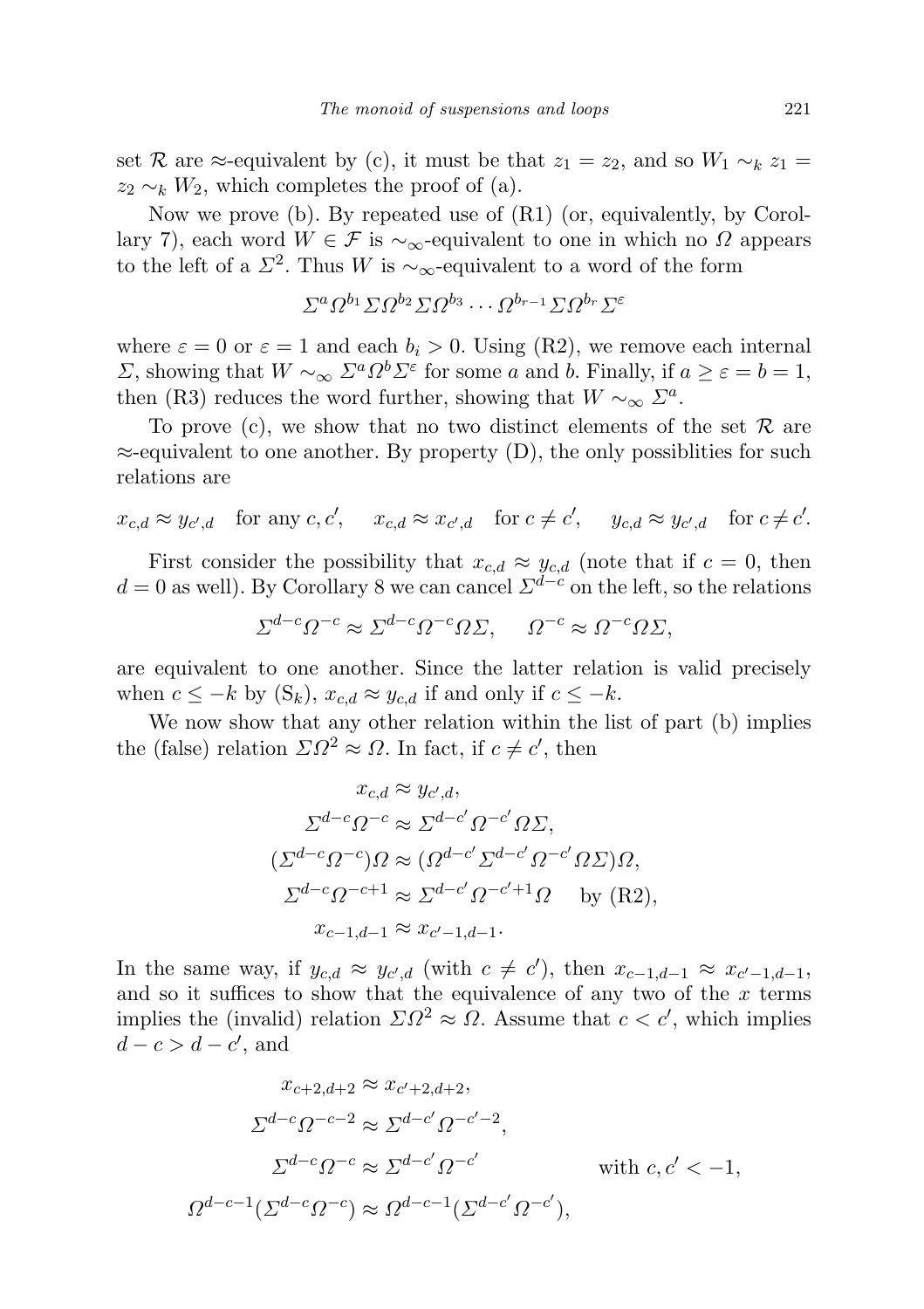222 J. Strom

 $\Sigma \Omega^{-c} \approx \Omega^{-c-1}$ 

by Corollary  $7(b)$ ,  $(c)$ and to match degrees,

$$
(\Sigma \Omega \Omega^{-c-1}) \Sigma^{-c-1} \approx (\Omega^{-c-1}) \Sigma^{-c-1},
$$
  
\n
$$
\Sigma \Omega^2 \Sigma \approx \Omega \Sigma
$$
 by Corollary 7(a), (b),  
\n
$$
(\Sigma \Omega^2 \Sigma) \Omega \approx (\Omega \Sigma) \Omega,
$$
  
\n
$$
\Sigma \Omega^2 \approx \Omega
$$
 by (R2).

By our assumption (N), this last relation is not valid, so we have proved that each  $W \in \mathcal{F}$  is  $\approx$ -equivalent to exactly one element of  $\mathcal{R}$ .

It remains to determine which elements in  $\mathcal R$  could possibly represent a given  $W \in \mathcal{F}$ . Since each of the relations  $(R1)$ – $(R3)$  and  $(S_k)$  preserves connectivity, if  $W_1 \approx W_2$  then  $c(W_1) = c(W_2)$  and  $d(W_1) = d(W_2)$ . Writing  $c(W) = c$  and  $d(W) = d$ , we conclude that W can only be equivalent to  $x_{c,d}$ or  $y_{c,d}$ , and the proof of (c) is complete.

**4.2.** The structure of  $\mathcal{L}$ . We determine the structure of  $\mathcal{L}$  in terms of a new and as yet undetermined parameter of homotopy theory:  $\kappa = \inf\{n \mid$  $\Omega^n \Omega \Sigma \sim \Omega^n$ .

THEOREM 11.

- (a)  $\mathcal{L} \cong \mathcal{M}_{\kappa}$ ,
- (b) writing  $\overline{x}_{c,d}$  and  $\overline{y}_{c,d}$  for the ∼-equivalence classes of  $x_{c,d}$  and  $y_{c,d}$ , the map  $q : \mathcal{F} \to \mathcal{L}$  is determined by  $q(\Sigma) = \overline{y}_{0,1}$  and  $q(\Omega) = \overline{x}_{-1,-1}$ .

*Proof.* We know from Proposition 3 that  $\sim$  is a multiplicative equivalence relation. It follows from Theorem 6 that  $(R1)–(R3)$  are valid for  $\sim$ , and  $(S_{\kappa})$  holds by definition. Since (N) holds by Proposition 9 and (D) is Lemma  $4(d)$ , part (a) follows from Proposition 10. Part (b) is immediate.

The number  $\kappa$  is a new and fundamental parameter of homotopy theory. It is intimately related to the problem of desuspending weak cellular inequalities, as the next propostion shows.

PROPOSITION 12. The following are equivalent:

- (a)  $\Omega^k \Omega \Sigma \sim \Omega^k$ ,
- (b) for sufficiently highly connected spaces  $A$  and  $X$ ,

$$
\Sigma(\Sigma^k A) < \Sigma X \iff \Sigma^k A < X.
$$

The proof is a straightforward generalization of the proof of Chachólski's desuspension theorem [1, Thm. 8.4]. We omit the details.

CONJECTURE.  $\kappa = \infty$ .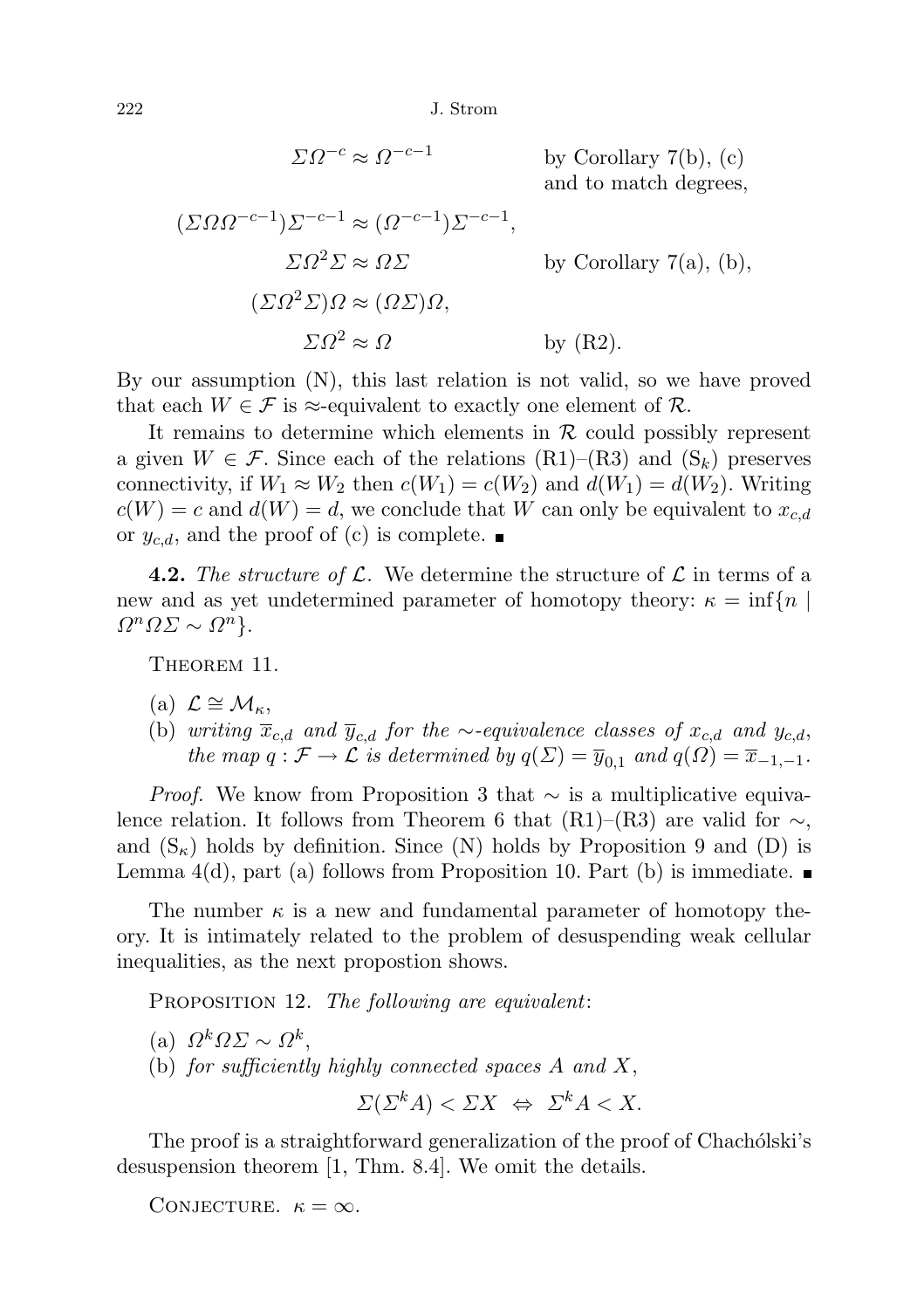5. Consequences. The purpose of this section is to detail certain consequences of Theorem 11. We begin by showing that c-connected spaces are "sufficiently highly connected" to conclude  $\langle W_1X\rangle = \langle W_2X\rangle$  from  $W_1 \sim_{\infty}$  $W_2$ , where  $c = c(W_1) = c(W_2)$ . We give an easily applied criterion for deciding when two words are ∼-equivalent, and derive an explicit formula for the quotient map  $q$ . Finally, we give an explicit description of the multiplicative structure of L.

**5.1.** Clarification on connectivity. If  $W_1 \sim W_2$ , then  $\langle W_1 X \rangle = \langle W_2 X \rangle$ for all "sufficiently highly connected" spaces  $X$ . For practical use, it is essential to know exactly how highly connected  $X$  must be for this implication to be valid.

PROPOSITION 13.

- (a) If  $W_1 \sim W_2$ , then  $c(W_1) = c(W_2)$ .
- (b) If  $W_1 \sim_{\infty} W_2$  with  $c = c(W_1) = c(W_2)$ , then  $\langle W_1 X \rangle = \langle W_2 X \rangle$  for all c-connected spaces X.

*Proof.* Part (a) follows from Proposition 10(c), because  $\sim$  and  $\sim_{\kappa}$  are the same equivalence relation by Theorem 11.

If  $W_1 \sim_{\infty} W_2$ , then  $W_1$  can be transformed into  $W_2$  by a finite sequence of substitutions made using the three basic relations. Our claim will follow by induction, once we verify it for the case in which  $W_1$  and  $W_2$  differ by exactly one such substitution. Write  $W_1 = ULV$  and  $W_2 = URV$ , where  $L \sim R$  is one of the three basic relations (in any order).

If X is c-connected, then  $W_1^{(k)}X$  and  $W_2^{(k)}X$  are path connected for all k. In particular, VX is path connected, so  $\langle LV X \rangle = \langle RV X \rangle$  by Proposition 5. Also,  $U^{(k)} L V X$  and  $U^{(k)} R V X$  are path connected, and it follows by induction on k that  $\langle U^{(k)} L V X \rangle = \langle U^{(k)} R V X \rangle$  for all  $k \geq 0$ , proving (b).

We are unable to prove (b) for the relation  $\sim$  because we do not know enough about  $\kappa$ . If  $\kappa = \infty$ , then the proof given above applies directly to  $\sim$ . But if  $\kappa < \infty$ , then there are relations of the form  $\Omega^k \Omega \Sigma \sim \Omega^k$ ; and we do not know how highly connected a space must be in order to render such a relation valid.

5.2. Determining equivalences. Next we address our motivating problem by giving a simple criterion for deciding whether two words in  $\mathcal F$  are equivalent.

We begin with a lemma. It is generally true that  $W_1 \sim_{\infty} W_2$  implies  $W_1 \sim W_2$ ; we prove that the converse is true for words of comparatively high connectivity.

LEMMA 14. If  $c = c(W_1) = c(W_2) > -\kappa$ , then  $W_1 \sim W_2$  if and only if  $W_1 \sim_{\infty} W_2$ .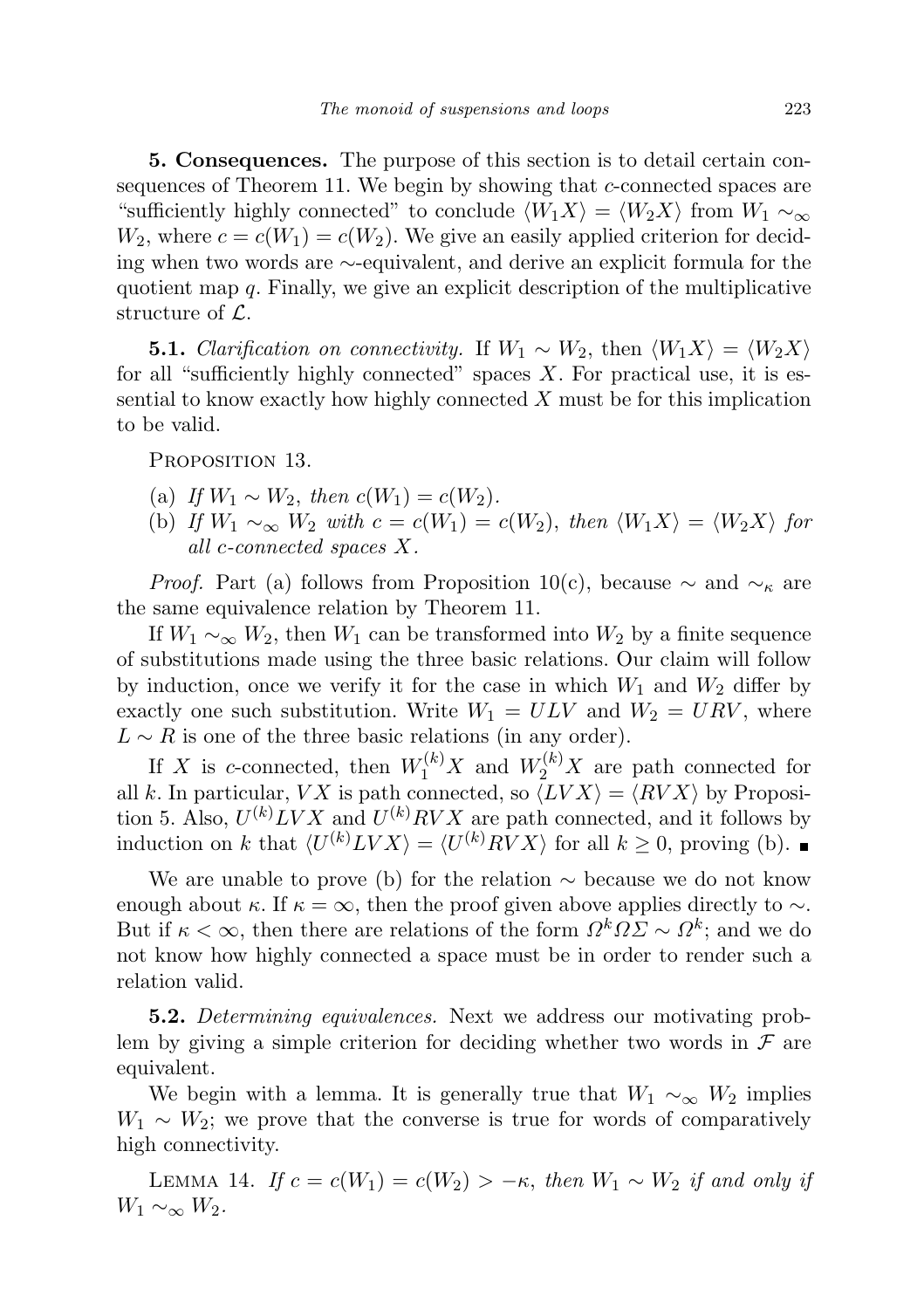*Proof.* Suppose  $W_1 \sim W_2$  and let  $d = d(W_1) = d(W_2)$ . By Proposition 10, there are representatives  $z_1, z_2 \in \mathcal{R}$  such that  $W_1 \sim_{\infty} z_1$  and  $W_2 \sim_{\infty} z_2$ . Therefore  $z_1 \sim W_1 \sim W_2 \sim z_2$ . Furthermore,  $z_1, z_2 \in \{x_{c,d}, y_{c,d}\}$  because degree and connectivity respect  $\sim$ . We know that  $c > -\kappa$ , so  $x_{c,d} \nsim y_{c,d}$ , and hence  $z_1 = z_2$ . Therefore  $W_1 \sim_{\infty} z_1 = z_2 \sim_{\infty} W_2$ .

If  $W \in \mathcal{F}$ , we say that the *initial letter* of W is the unique letter  $T \in$  $\{\Sigma, \Omega\}$  such that W can be factored  $W = W'T$ .

PROPOSITION 15. Let  $W_1, W_2$  be nonempty words in F. Then  $W_1 \sim_{\infty}$  $W_2$  (and, a fortiori,  $W_1 \sim W_2$ ) if the following three conditions hold:

- (1) the initial letters of  $W_1$  and  $W_2$  are the same,
- (2)  $d(W_1) = d(W_2)$ ,
- (3)  $c(W_1) = c(W_2)$ .

Conversely, if  $W_1 \sim W_2$ , then conditions (2) and (3) hold; condition (1) also holds if  $c(W_1) = c(W_2) > -\kappa$ .

*Proof.* Each of the three basic relations  $(R1)$ – $(R3)$  preserves initial letters, while  $(S_k)$  does not unless  $k = \infty$ .

Suppose that the three conditions hold for  $W_1$  and  $W_2$ . If their common initial letter is  $\Omega$ , then by Proposition 10 they are each  $\sim_{\infty}$ -equivalent to some word of the form  $\Sigma^a \Omega^b$ . This forces  $W_1 \sim W_2$ , because there is a unique word of that form with given connectivity and degree. If the common initial letter is a  $\Sigma$ , then  $W_1$  and  $W_2$  must each be  $\sim_{\infty}$ -equivalent to a word of the form  $\Sigma^a \Omega^b \Omega \Sigma$ . Again, there is a unique such word with given connectivity and degree. This completes the proof of the forward implication.

Suppose now that  $W_1 \sim W_2$ . We have already seen that  $c(W_1) = c(W_2)$ and  $d(W_1) = d(W_2)$ . If  $c(W_1) = c(W_2) > -\kappa$ , then  $W_1 \sim_{\infty} W_2$  by Lemma 14, so  $W_1$  and  $W_2$  must have the same initial letters.

COROLLARY 16. If  $W_1$  and  $W_2$  satisfy conditions (1)–(3) of Proposition 15, then  $\langle W_1 X \rangle = \langle W_2 X \rangle$  for all c-connected spaces X, where c =  $c(W_1) = c(W_2).$ 

Proposition 15 also implies the following extension of Proposition 13.

COROLLARY 17. Suppose  $W_1 \sim W_2$ , where  $W_1 = W_1' \Sigma$  and  $W_2 = W_2' \Sigma$ with  $c(W_1') = c(W_2') = 0$ . Then  $\langle W_1 X \rangle = \langle W_2 X \rangle$  for every space X.

*Proof.* Since  $\langle W_1 X \rangle = \langle W_1'(\Sigma X) \rangle$  and  $\langle W_2 X \rangle = \langle W_2'(\Sigma X) \rangle$  and  $\Sigma X$  is 0-connected, it suffices by Proposition 13(b) to show that  $W_1 \sim W_2'$ . Clearly,  $d(W_1') = d(W_2')$ , and  $c(W_1') = c(W_2')$  by hypothesis. The initial letters of  $W_1'$ and  $W'_2$  must be  $\Sigma$ , because otherwise the connectivity would be negative. Thus, the result follows from Proposition 15.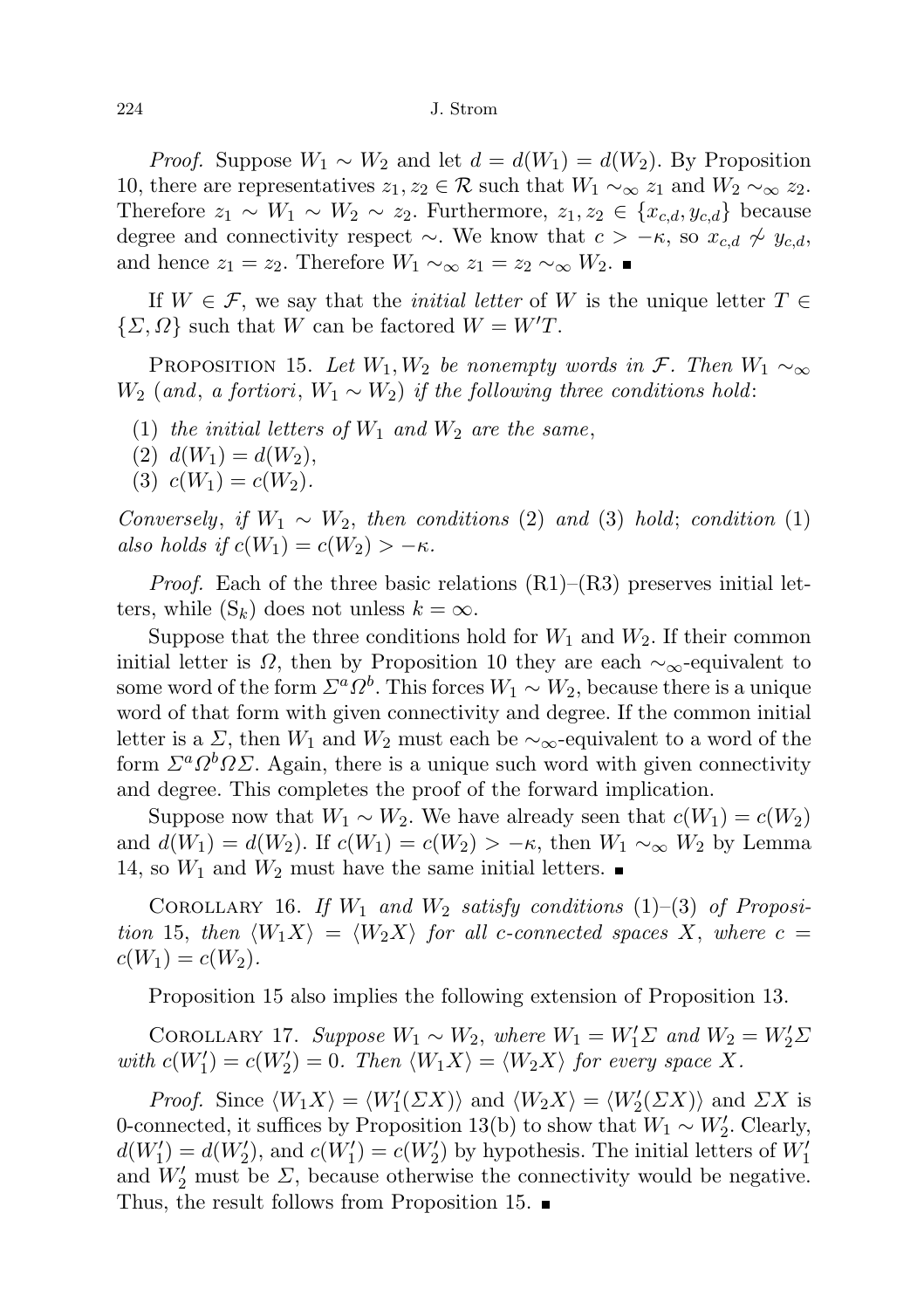**5.3.** The map q. The proof of Proposition 15 contains, in essence, a complete description of the map q.

PROPOSITION 18. Let  $W \in \mathcal{F}$  be a nonempty word, and write  $d = d(W)$ and  $c = c(W)$ . Then

$$
q(W) = \begin{cases} \overline{x}_{c,d} & \text{if the initial letter of } W \text{ is } \Omega \\ \overline{y}_{c,d} & \text{if the initial letter of } W \text{ is } \Sigma, \end{cases}
$$

where  $\overline{x}_{c,d} = \overline{y}_{c,d}$  for  $c \leq -\kappa$ .

To illustrate the use of these results, we verify the claims made in the introduction.

EXAMPLE 19. Let  $W_1 = \Sigma^3 \Omega^4 \Sigma^2 \Omega^3 \Sigma^5$  and  $W_2 = \Sigma^4 \Omega^5 \Sigma^3 \Omega^6 \Sigma^4 \Omega^2 \Sigma^5$ as in the introduction. Direct computation yields  $d(W_1) = 3$ ,  $c(W_1) = 0$ ,  $d(W_2) = 3$ , and  $c(W_2) = -1$ , so Proposition 18 and Theorem 11 show that

$$
\Sigma^3 \Omega^4 \Sigma^2 \Omega^3 \Sigma^5 \sim \Sigma^3 \not\sim \Sigma^4 \Omega^2 \Sigma \sim \Sigma^3 \Omega^4 \Sigma^3 \Omega^6 \Sigma^4 \Omega^2 \Sigma^5.
$$

Finally, since  $c(W_1) = 0$  and  $\Sigma^3 \Omega^4 \Sigma^2 \Omega^3 \Sigma^5 \sim \Sigma^3$ , Proposition 13(b) implies  $\langle \Sigma^3 \Omega^4 \Sigma^2 \Omega^3 \Sigma^5 X \rangle = \langle \Sigma^3 X \rangle$  for all path connected spaces X.

**5.4.** The multiplicative structure of  $\mathcal{L}$ . We describe the multiplication in  $\mathcal L$  explicitly in terms of the elements  $\overline{x}_{c,d}$  and  $\overline{y}_{c,d}$ .

PROPOSITION 20. Let  $\overline{z}_{c,d}$  denote a generic element of  $\mathcal L$  with the indicated connectivity and degree. The product in  $\mathcal L$  is given by the formulas

$$
\overline{z}_{c,d} \cdot \overline{x}_{c',d'} = \overline{x}_{m,d+d'} \quad and \quad \overline{z}_{c,d} \cdot \overline{y}_{c',d'} = \overline{y}_{m,d+d'},
$$
  
where  $m = \min\{c', d' + c\}$  and  $\overline{x}_{c,d} = \overline{y}_{c,d}$  for  $c \le -\kappa$ .

Proof. It follows from the definition of d and from Proposition 13 that

$$
c(\overline{z}_{c,d} \cdot \overline{z}_{c',d'}) = \min\{c',d'+c\} = m \quad \text{and} \quad d(\overline{z}_{c,d} \cdot \overline{z}_{c',d'}) = d+d',
$$

so it remains to determine whether the products in question are x's or  $y$ 's. According to Proposition 15, this is determined by the initial letter of the product when  $c > -\kappa$ , and there is no distinction between x's and y's when  $c \leq -\kappa$ .

## 6. Final comments and questions

Variations. There are two evident variations on the basic framework we have established. First of all, we could use cellular inequalities  $\ll$  instead of weak cellular inequalities  $\lt$  to define equivalence of words  $W \in \mathcal{F}$ . In this case, the relation (R1) fails, because, for example,  $\Omega \Sigma^2 S^n \nless \Sigma S^n$  for all  $n > 6$  [2, 20.10]. Secondly, we could use different test spaces X to decide equivalence. For example, we could test potential equivalences in  $\mathcal F$  on the  $\mathcal F$ -orbit of (sufficiently highly connected) finite complexes. In this case, our proof of (N) fails.